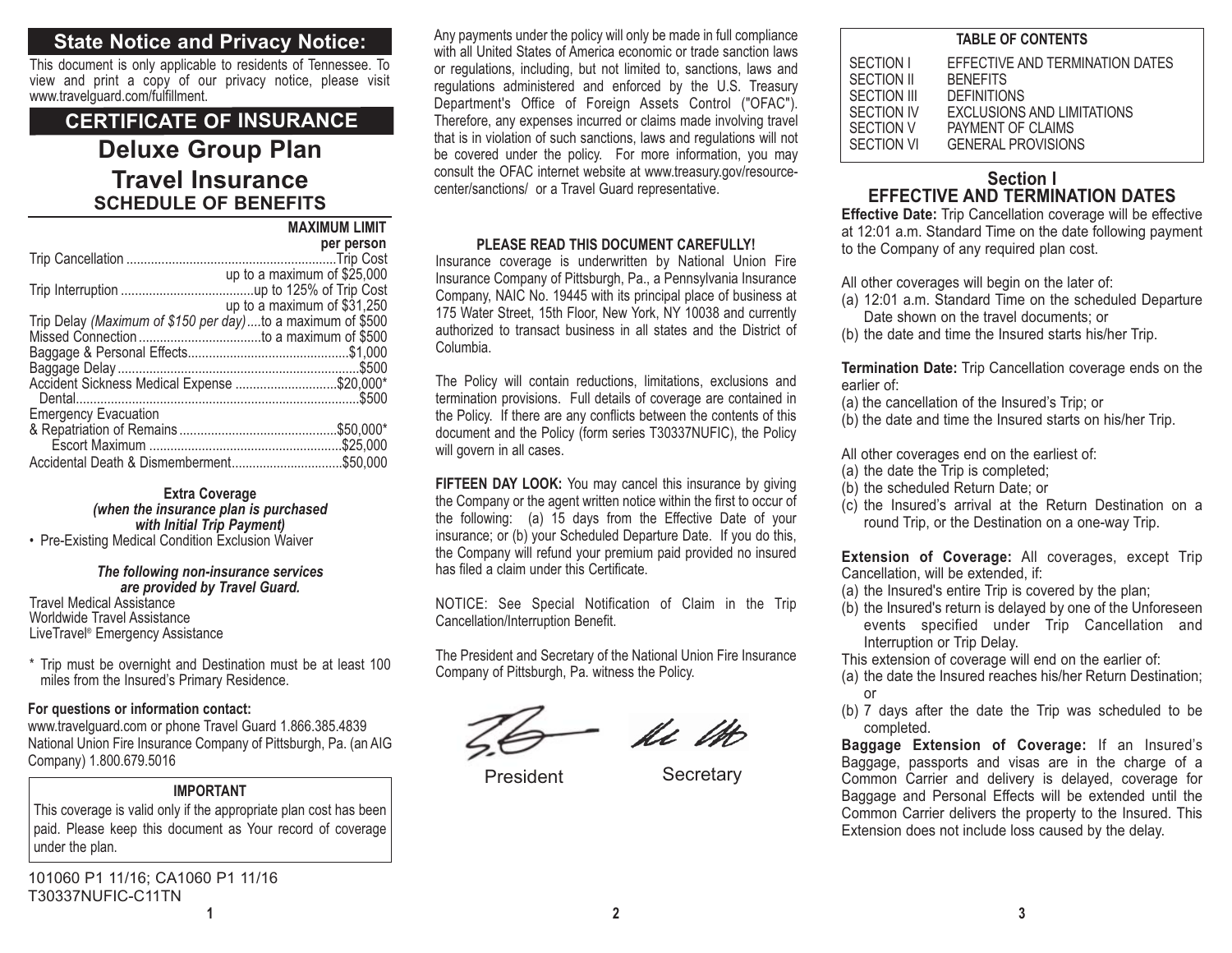## **Section II - BenefitsTRIP CANCELLATION AND INTERRUPTION**

The Company will reimburse the Insured a benefit, up to the Maximum Limit shown in the Schedule or Declarations Page if an Insured cancels his/her Trip or is unable to continue on his/her Trip due to any of the following Unforeseen events: (a) Sickness, Injury or death of an Insured, Family Member,

- Traveling Companion or Business Partner;
	- (1) Sickness or Injury of an Insured, Traveling Companion or Family Member traveling with the Insured must be so disabling as to reasonably cause a Trip to be canceled or interrupted or which results in medically imposed restrictions as certified by a Physician at the time of Loss preventing continued participation in the Trip;
	- (2) Sickness or Injury of a Family Member not traveling with the Insured. Such disability must be so disabling as to reasonably cause a Trip to be canceled or interrupted and must be certified by a Physician;
	- (3) Sickness or Injury of the Business Partner must be so disabling as to reasonably cause the Insured to cancel or interrupt the Trip to assume daily management of the business. Such disability must be certified by a Physician;
- (b) Inclement Weather causing delay or cancellation of travel;
- (c) Strike causing complete cessation of travel services at the point of departure or Destination;
- (d) the Insured's Primary Residence being made Uninhabitable or Inaccessible by Natural Disaster, vandalism or burglary;
- (e) the Insured or Traveling Companion is hijacked, quarantined, subpoenaed or required to serve on a jury;
- (f) a Terrorist Incident in a City listed on the Insured's itinerary within 30 days of the Insured's scheduled arrival;
- (g) the Insured or Traveling Companion is involuntarily terminated or laid off through no fault of his or her own provided that he or she has been an active employee for the same employer for at least 1 year. Termination must occur following the effective date of coverage. This provision is not applicable to temporary employment, seasonal employment, independent contractors or selfemployed persons;
- (h) the Insured and/or Traveling Companion is involved in or delayed due to an traffic accident, substantiated by a police report, while en route to the Insured's Destination;

(i) the Insured or Traveling Companion is involuntarily terminated or laid off through no fault of his or her own, which occurs more than 14 days after an Insured's effective date of coverage provided that he or she has been an active employee for the same employer for at least one year. Termination must occur following the effective date of coverage. This provision is not applicable to temporary employment, independent contractors or self-employed persons.

#### **SPECIAL NOTIFICATION OF CLAIM**

The Insured must notify Travel Guard as soon as reasonably possible in the event of a Trip Cancellation or Interruption claim. If the Insured is unable to provide cancellation notice within the required timeframe, the Insured must provide proof of the circumstance that prevented timely notification.

**Trip Cancellation Benefits**: The Company will reimburse the Insured for Forfeited, prepaid Trip Cost up to the Maximum Limit shown in the Schedule or Declarations Page for Trips that are canceled prior to the scheduled Departure due to any of the Unforeseen events shown above.

**Trip Interruption Benefits:** The Company will reimburse the Insured up to the Maximum Limit shown in the Schedule or Declarations Page for Trips that are interrupted due to the Unforeseen events shown above for:

- (a) Unused portion of nonrefundable, prepaid insured Trip Cost, and
- (b) additional transportation expenses incurred by the Insured, either
	- (1) to the Return Destination; or
	- (2) from the place that the Insured left the Trip to the place that the Insured may rejoin the Trip; or
- (c) additional transportation expenses incurred by the Insured to reach the original Trip Destination if the

Insured is delayed and leaves after the Departure Date. However, the benefit payable under (b) and (c) above will not exceed the cost of economy airfare or the same class as the Insured's original ticket, less any refunds paid or payable, by the most direct route.

## **SINGLE OCCUPANCY BENEFIT**

The Company will reimburse the Insured, up to the Trip Cancellation and Trip Interruption Maximum Limits shown in the Schedule or Declarations Page, for the additional cost incurred during the Trip as a result of a change in the per person occupancy rate for prepaid, nonrefundable travel arrangements if a person booked to share accommodations with the Insured has his/her Trip canceled or interrupted due to any of the Unforeseen events shown in the Trip Cancellation and Trip Interruption section and the Insured does not cancel.

# **TRIP DELAY**

The Company will reimburse the Insured up to the Maximum Limit shown in the Schedule or Declarations Page for Reasonable Additional Expenses until travel becomes possible to the originally scheduled Destination, if the Insured's Trip is delayed 6 or more consecutive hours and prevents the Insured from reaching the intended Destination as a result of a cancellation or delay of his/her Trip for one of the Unforeseen events listed below:

- (a) Injury or Sickness of the Insured or Traveling Companion;
- (b) Common Carrier delay;
- (c) the Insured's or Traveling Companion's lost or stolen passports, travel documents or money;
- (d) the Insured or Traveling Companion is quarantined;
- (e) Inclement Weather which prohibits Insured's departure;

Incurred expenses must be accompanied by receipts.

This benefit is payable for only one delay per Insured, per Trip.

If the Insured incurs more than one delay in the same Trip the Company will reimburse the Insured for the delay with the largest benefit up to the Maximum Limit shown in the Schedule or Declarations Page. The Insured Must: Contact Travel Guard as soon as he/she knows his/her Trip is going to be delayed more than 6 hours.

# **MISSED CONNECTION**

If, while on a Trip, the Insured misses a Trip departure resulting from cancellation or delay of 3 or more hours of all regularly scheduled airline flights due to Inclement Weather or Common Carrier caused delay, the Company will reimburse the Insured up to the Maximum Limit shown in the Schedule or Declarations Page for:

- (a) additional transportation expenses incurred by the Insured to join the departed Trip; and
- (b) pre-paid, non-refundable Trip payments for the Unused portion of the Trip.

The Common Carrier must certify the delay of the regularly scheduled airline flight.

# **BAGGAGE AND PERSONAL EFFECTS**

The Company will reimburse the Insured, up to the Maximum Limit shown in the Schedule or Declarations Page subject to the special limitations shown below, for Loss, theft or damage to the Insured's Baggage, personal effects,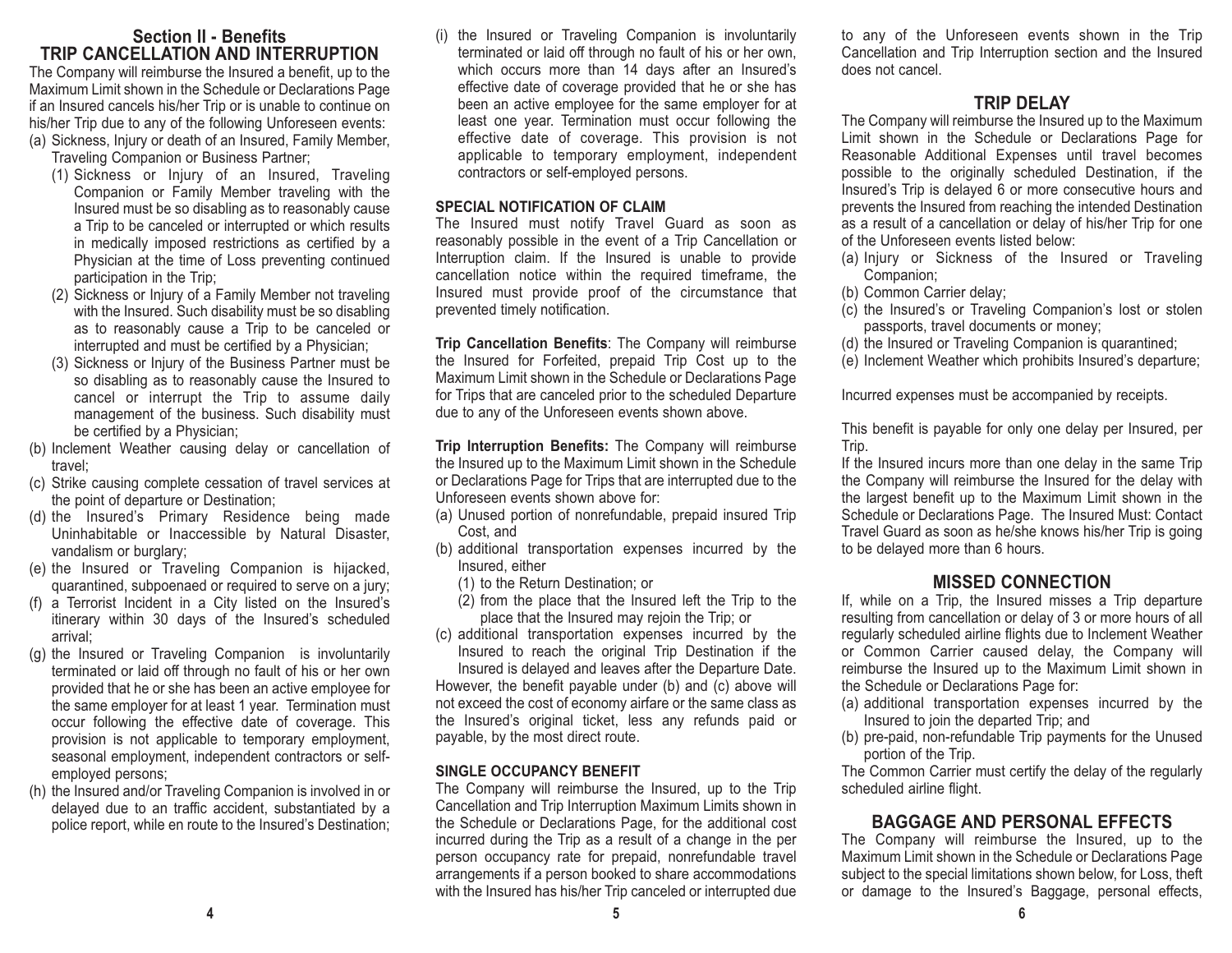passports, travel documents, credit cards and visas during the Insured's Trip.

#### **Special Limitations:**

The Company will reimburse the Insured up to:

- •\$500 for the first item and thereafter
- \$250 per each additional item
- \$500 aggregate on all Losses to: jewelry, watches, furs, cameras and camera equipment, camcorders, computers, electronic devices, including but not limited to: lap top computers, cell phones, electronic organizers and portable CD players.

Items over \$150 must be accompanied by original receipts.

The Company will pay the lesser of:

(a) the cash value (original cash value less depreciation) as determined by the Company or

(b) the cost of replacement.

The Company may take all or part of the damaged Baggage at the appraised or agreed value. In the event of a Loss to a pair or set of items, the Company may at its option:

- (a) repair or replace any part to restore the pair or set to its value before the Loss; or
- (b) pay the difference between the cash value of the Baggage before and after the Loss.

The Company will only pay for Loss due to unauthorized use of the Insured's credit cards if the Insured has complied with all requirements imposed by the issuing credit card companies.

# **BAGGAGE DELAY**

If the Insured's Baggage is delayed or misdirected by the Common Carrier for more than 24 hours while on a Trip, the Company will reimburse the Insured up to the Maximum Limit shown in the Schedule or Declarations Page for the purchase of Necessary Personal Effects. Necessary Personal Effects do not include jewelry, perfume and alcohol. Incurred expenses must be accompanied by receipts. This benefit does not apply if Baggage is delayed after the Insured has reached his/her Return Destination.

# **ACCIDENT SICKNESSMEDICAL EXPENSE BENEFIT**

If, while on a Trip, an Insured suffers an Injury or Sickness that requires him or her to be treated by a Physician, the Company will pay a benefit for Reasonable and Customary Charges, up to the Maximum Limit shown in the Schedule or Declarations Page. The Company will reimburse the Insured for Medically Necessary Covered Expenses incurred to treat such Injury or Sickness within one year of the date of the accident that caused the Injury or the onset of the Sickness provided the initial documented treatment was received from a Physician during the Trip. The Injury must first occur or the Sickness must first begin while on an overnight Trip with a Destination of at least 100 miles from the Insured's Primary Residence, while covered under the Policy.

## **Covered Expenses:**

The Company will reimburse the Insured for:

- •services of a Physician or registered nurse (R.N.);
- •Hospital charges;
- •X-rays;
- •local ambulance services to or from a Hospital;
- artificial limbs, artificial eyes, artificial teeth or other prosthetic devices;
- the cost of emergency dental treatment only during a Trip limited to the Maximum Limit shown in the Schedule or Declarations Page. Coverage for emergency dental treatment does not apply if treatment or expenses are incurred after the Insured has reached his/her ReturnDestination, regardless of the reason. The treatment must be given by a Physician or dentist.

**Advance Payment:** If an Insured requires admission to a Hospital, Travel Guard will arrange advance payment, if required. Hospital confinement must be certified as Medically Necessary by the onsite attending Physician.

## **EMERGENCY EVACUATIONAND REPATRIATION OF REMAINS**

The Company will pay for Covered Emergency Evacuation Expenses incurred due to an Insured's Injury or Sickness that occurs while he or she is on a Trip. Benefits payable are subject to the Maximum Limit shown in the Schedule or Declarations Page for all Emergency Evacuations due to all Injuries from the same accident or all Sicknesses from the same or related causes during an overnight Trip with a Destination of at least 100 miles from the Insured's Primary Residence.

**Covered Emergency Evacuation Expenses** are the Reasonable and Customary Charges for necessary Transportation, related medical services and medical supplies incurred in connection with the Emergency Evacuation of the Insured. All Transportation arrangements made for evacuating the Insured must be by the most direct and economical route possible and required by the standard regulations of the conveyance transporting the Insured. Expenses for Transportation must be:

(a) ordered by the onsite attending Physician who must certify that the severity of the Insured's Injury or Sickness warrants his or her Emergency Evacuation and adequate medical treatment is not locally available; and

(b) authorized in advance by Travel Guard. In the event the Insured's Injury or Sickness prevents prior authorization of the Emergency Evacuation, Travel Guard must be notified as soon as reasonably possible.

The Company will also pay a benefit for reasonable and customary expenses incurred for an escort's transportation and accommodations subject to the Escort Maximum Limit shown in the Schedule or Declarations Page if an onsite attending Physician recommends in writing that an escort accompany the Insured.

**Special Limitation:** In the event Travel Guard could not be contacted to arrange for Emergency Evacuation, benefits are limited to the amount the Company would have paid had the Company or its authorized representative been contacted.

## **Emergency Evacuation** means:

- (a) Transportation from the place where the Insured is Injured or sick to the nearest adequate licensed medical facility where appropriate medical treatment can be obtained; and/or
- (b) Transportation from a local medical facility to the nearest adequate licensed medical facility to obtain appropriate medical treatment if the onsite attending Physician certifies that additional Medically Necessary treatment is needed but not locally available; and the Insured is medically able to travel; and/or
- (c) Transportation to the adequate licensed medical facility nearest the Insured's home to obtain further medical treatment or to recover, after being treated at a local licensed medical facility, and the onsite attending Physician determines that the Insured is medically able to be transported.

Advanced authorization by Travel Guard is needed for (a), (b) and (c) above.

# **ADDITIONAL BENEFIT**

In addition to the above covered expenses, if the Company has previously evacuated an Insured to a medical facility, the Company will reimburse the Insured his/her airfare costs, less refunds from the Insured's Unused transportation tickets, from that facility to the Insured's Return Destination or home, within one year from the Insured's original Return Date. Airfare costs will be based on medical necessity or same class as the Insured's original tickets.

## **REPATRIATION OF REMAINS**

The Company will pay Repatriation Covered Expenses up to the Maximum Limit shown in the Schedule or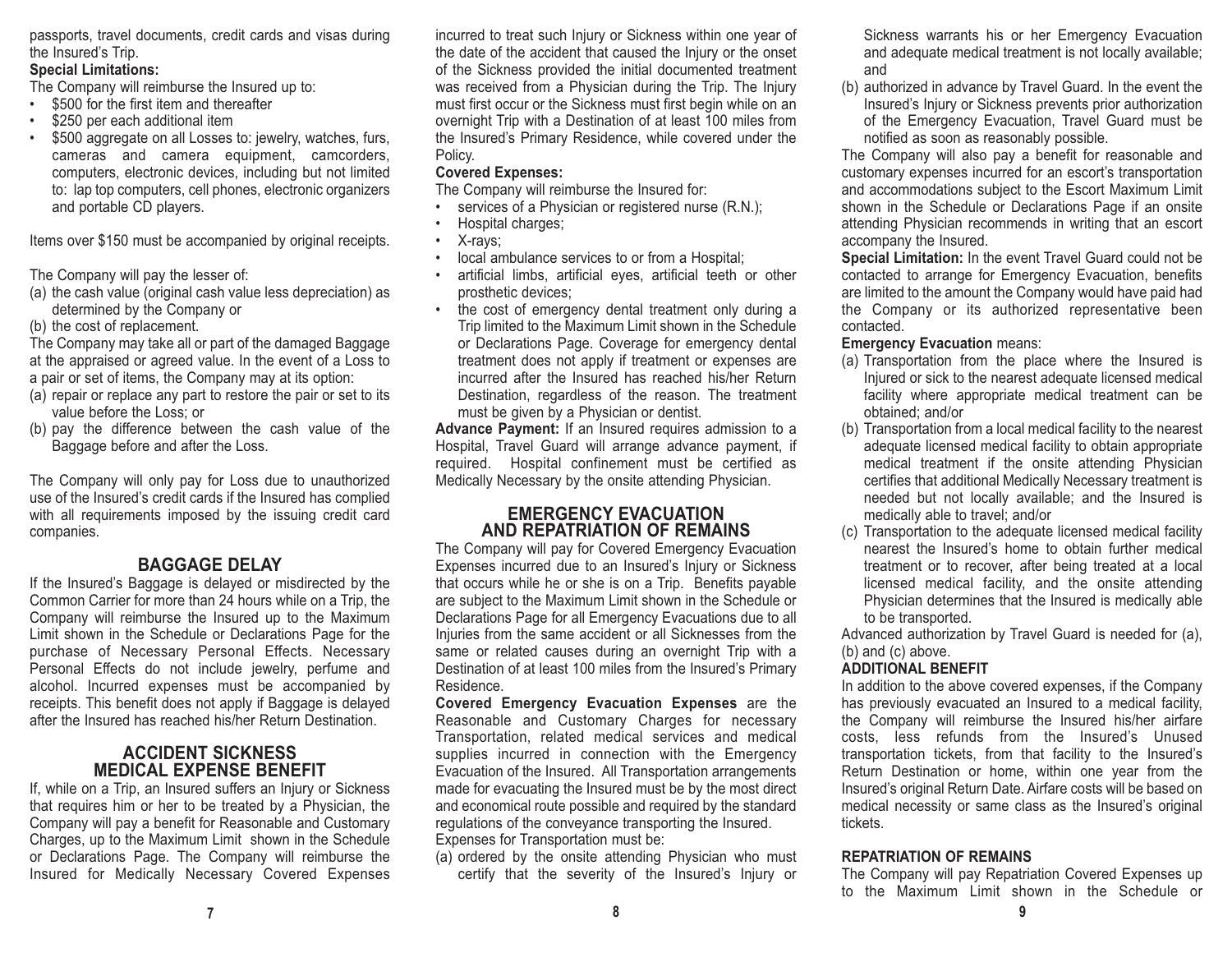Declarations Page to return the Insured's body to the City of burial if he/she dies during the Trip.

**Repatriation Covered Expenses** include, but are not limited to, the reasonable and customary expenses for:

- (a) embalming;
- (b) cremation;
- (c) the most economical coffins or receptacles adequate for transportation of the remains; and
- (d) transportation of the remains, by the most direct and economical conveyance and route possible.

Travel Guard must make all arrangements and authorize all expenses in advance for this benefit to be payable.

**Special Limitation:** In the event the Company or the Company's authorized representative could not be contacted to arrange for Repatriation Covered Expenses, benefits are limited to the amount the Company would have paid had the Company or its authorized representative been contacted.

# **ACCIDENTAL DEATH AND DISMEMBERMENT**

The Company will reimburse the Insured for this benefit for one of the Losses shown in the Table of Losses below if theInsured is Injured other than while riding as a passenger in or boarding or alighting from or struck or run down by a certified passenger aircraft provided by a regularly scheduled airline or charter and operated by a properly certified pilot. The Loss must occur within 180 days of the date of the accident which caused Injury. The Company will pay the percentage shown below of the Maximum Limit shown in the Schedule or Declarations Page. The accident must occur while the Insured is on the Trip and is covered under the Policy.

If more than one Loss is sustained by an Insured as a result of the same accident, only one amount, the largest applicable to the Losses incurred, will be paid. The Company will not pay more than 100% of the Maximum Limit for all Losses due to the same accident.

#### **Table of Losses**

| Loss of                                       | % of Maximum Limit |
|-----------------------------------------------|--------------------|
|                                               |                    |
|                                               |                    |
|                                               |                    |
|                                               |                    |
| Either Hand or Foot and Sight of One Eye 100% |                    |
|                                               |                    |
|                                               |                    |
|                                               |                    |

"Loss" with regard to:

- (a) hand or foot means actual severance through or above the wrist or ankle joints; or
- (b) eye means entire and irrecoverable Loss of sight in that eye.

#### **EXPOSURE**

The Company will pay a benefit for covered Losses as specified above which result from an Insured being unavoidably exposed to the elements due to an accidental Injury during the Trip. The Loss must occur within 180 days after the event which caused the exposure.

#### **DISAPPEARANCE**

The Company will pay a benefit for Loss of life as specified above if the Insured's body cannot be located one year after a disappearance due to an accident during the Trip.

## **Section IIIDEFINITIONS**

**(Capitalized terms within this Certificate of Insurance are defined herein)**

*"Actual Cash Value"* means purchase price less depreciation.

*"Baggage"* means luggage, travel documents, and personal possessions; whether owned, borrowed or rented, taken by the Insured on the Trip.

*"Business Partner"* means a person who: (1) is involved with the Insured or the Insured's Traveling Companion in a legal partnership; and (2) is actively involved in the daily management of the business.

*"Children" or "Child"* means the Insured's natural, step, foster, adopted children or grandchildren of any age.

*"City"* means an incorporated municipality having defined borders and does not include the high seas, uninhabited areas or airspace.

*"Common Carrier"* means an air, land or sea conveyance operated under a license for the transportation of passengers for hire and for which the Insured's ticket was purchased through the Travel Supplier.

*"Company"* means National Union Fire Insurance Company of Pittsburgh, Pa.

*"Complications of Pregnancy"* means conditions whose diagnoses are distinct from pregnancy but are adversely affected by pregnancy or are caused by pregnancy. These conditions include acute nephritis, nephrosis, cardiac decompensation, missed abortion and similar medical and surgical conditions of comparable severity. Complications of pregnancy also include nonelective cesarean section, ectopic pregnancy which is terminated and spontaneous

termination of pregnancy, which occurs during a period of gestation in which a viable birth is not possible.

Complications of pregnancy do not include false labor, occasional spotting, Physician-prescribed rest during the period of pregnancy, morning sickness, hyperemesis gravidarum and similar conditions associated with the management of a difficult pregnancy not constituting a nosologically distinct complication of pregnancy.

*"Cruise"* means a vacation on a cruise ship.

*"Declarations Page"* means the document showing the Insured's travel arrangements and insurance benefits.

*"Departure Date"* means the date on which the Insured is originally scheduled to leave on his/her Trip. This date is specified in the travel documents.

*"Destination"* means any place where the Insured expects to travel to on his/her Trip as shown on the travel documents.

 *"Domestic Partner"* means an opposite or a same-sex partner who is at least 18 years of age and has met all of the following requirements for at least 6 months:

(a) resides with the Insured or Family Member; and

(b) shares financial assets and obligations with the Insured or Family Member.

The Company may require proof of the domestic partner relationship in the form of a signed and completed Affidavit of Domestic Partnership.

*"Eligible Person"* means a person who is a member of an eligible class of persons as described in the Description of Eligible Persons section of the Master Application.

*"Experimental or Investigative"* means treatments, devices or prescription medications which are recommended by a Physician, but are not considered by the medical community as a whole to be safe and effective for the condition for which the treatments, devices or prescription medications are being used. This includes any treatments, procedures, facilities, equipments, drugs, drug usage, devices or supplies not recognized as accepted medical practice, and any of those items requiring federal or other governmental agency approval not received at the time services are rendered.

*"Family Member"* means the Insured's, or Traveling Companion's spouse, civil union partner, Domestic Partner, Child, daughter-in-law, son-in-law, brother, sister, mother, father, grandparent, step-grandparent, grandchild, stepgrandchild, step-child, step-brother, step-sister, step-parent, parent-in-law, brother-in-law, sister-in-law, aunt, step-aunt, uncle, step-uncle, niece, nephew, legal guardian, foster Child, ward, or legal ward.

*"Financial Default"* means the total cessation or partial suspension of operations due to insolvency, with or without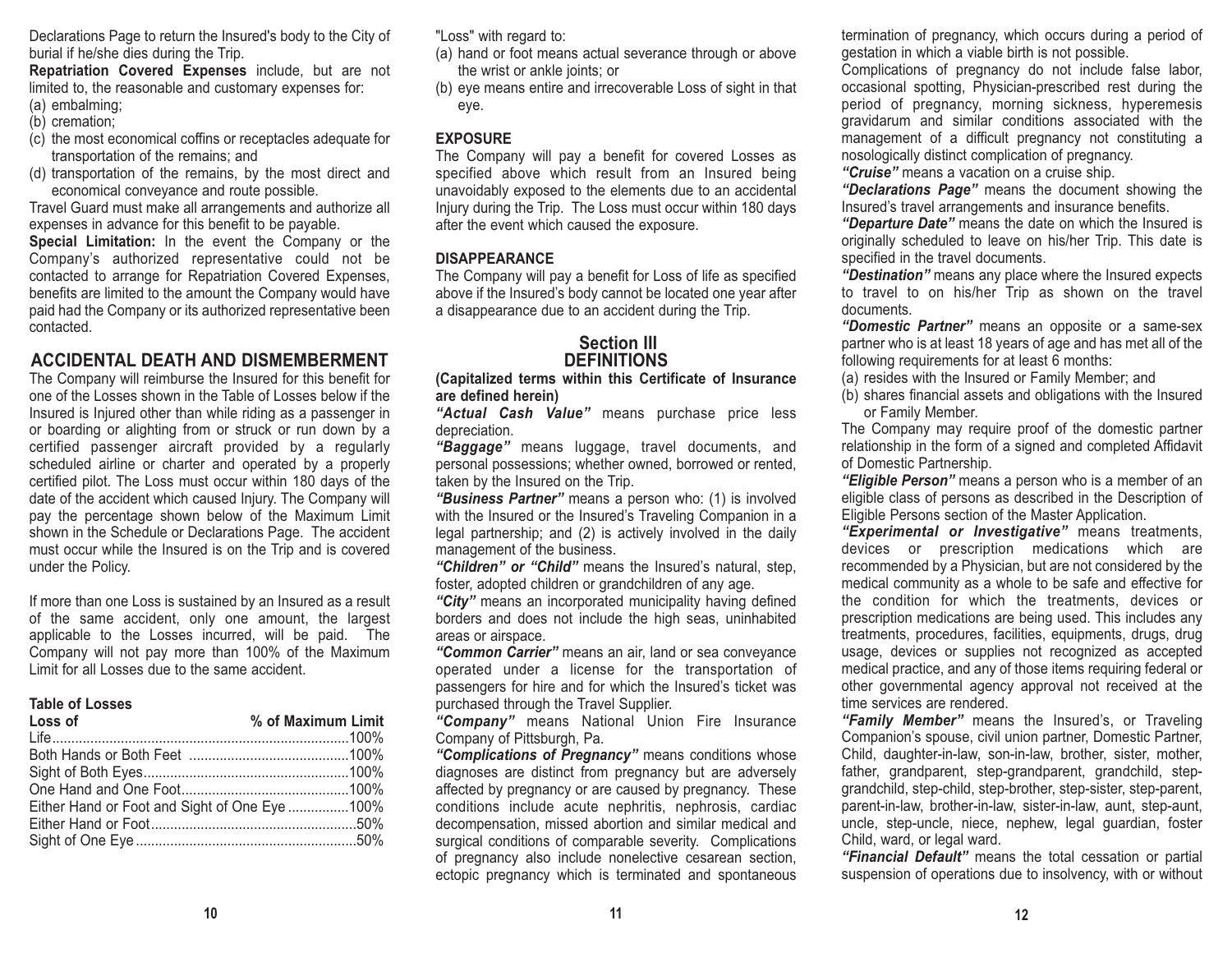the filing of a bankruptcy petition by a tour operator, Cruise line or airline.

*"Forfeited"* means the Insured's financial Loss of any whole or prorated prepaid, nonrefundable components of a Trip.

*"Hospital"* means a facility that:

- (a) is operated according to law for the care and treatment of sick or Injured people;
- (b) has organized facilities for diagnosis and surgery on its premises or in facilities available to it on a prearranged basis;
- (c) has 24 hour nursing service by registered nurses (R.N.'s); and
- (d) is supervised by one or more Physicians available at all times.

A hospital does not include:

- (a) a nursing, convalescent or geriatric unit of a hospital when a patient is confined mainly to receive nursing care;
- (b) a facility that is, other than incidentally, a clinic, a rest home, nursing home, convalescent home, home health care, or home for the aged; nor does it include any ward, room, wing, or other section of the hospital that is used for such purposes; or
- (c) any military or veterans hospital or soldiers home or any hospital contracted for or operated by any national government or government agency for the treatment of members or ex-members of the armed forces for which no charge is normally made.

*"Hotel"* means any establishment used for the purpose of temporary, overnight lodging for which a fee is paid and reservations are required.

*"Inaccessible"* means an Insured cannot reach his/her Destination by the original mode of transportation.

*"Inclement Weather"* means any severe weather condition which delays the scheduled arrival or departure of a Common Carrier or prevents the Insured from reaching his/her Destination when traveling by a rented or owned vehicle.

*"Initial Trip Payment"* means the first payment made to the Insured's Travel Supplier toward the cost of the Insured's Trip.

*"Injury/Injured"* means a bodily injury caused by an accident occurring while the Insured's coverage under the Policy is in force and resulting directly and independently of all other causes of Loss covered by the Policy. The injury must be verified by a Physician.

*"Insured"* means an Eligible Person:

(a) for whom any required enrollment form has been completed;

(b) for whom any required plan cost has been paid;

(c) for whom a Trip is scheduled; and

(d) who is covered under the Policy.

*"Loss"* means Injury or damage sustained by the Insured as a consequence of one or more of the events against which the Company has undertaken to compensate the Insured.

*"Medically Necessary"* means that a treatment, service, or supply:

(a) is essential for diagnosis, treatment, or care of the Injury or Sickness for which it is prescribed or performed;

- (b) meets generally accepted standards of medical practice;
- (c) is ordered by a Physician and performed under his or her care, supervision, or order; and
- (d) is not primarily for the convenience of the Insured, Physician, other providers or any other person.

*"Mental, Nervous or Psychological Disorder"* means a mental or nervous health condition including, but not limited to: anxiety, depression, neurosis, phobia, psychosis or any related physical manifestation.

*"Natural Disaster"* means a flood, hurricane, tornado, earthquake, volcanic eruption, fire, wildfire or blizzard that is due to natural causes.

*"Necessary Personal Effects"* means items, such as clothing and toiletry items, which are included in the Insured's Baggage and are required for the Insured's Trip. *"Normal Pregnancy or Childbirth"* means a pregnancy or childbirth that is free of complications or problems.

*"Physician"* means a licensed practitioner of medical, surgical, dental, services or the healing arts including accredited Christian Science Practitioner, acting within the scope of his/her license. The treating physician cannot be the Insured, a Traveling Companion, a Family Member, a Business Partner or retained by the Policyholder.

*"Primary Residence"* means an Insured's fixed, permanent and main home for legal and tax purposes.

*"Reasonable Additional Expenses"* means expenses for meals, taxi fares, essential telephone calls and lodging which are necessarily incurred as the result of a Trip Delay and which are not provided by the Common Carrier or any other party free of charge.

*"Reasonable and Customary Charges"* means expenses which:

- (a) are charged for treatment, supplies, or medical services Medically Necessary to treat the Insured's condition;
- (b) do not exceed the usual level of charges for similar treatment, supplies or medical services in the locality where the expenses are incurred; and
- (c) do not include charges that would not have been made if no insurance existed. In no event will the Reasonable

and Customary Charges exceed the actual amount charged.

*"Return Date"* means the date on which the Insured is scheduled to return to the point where the Trip started or to a different specified Return Destination. This date is specified in the travel documents.

*"Return Destination"* means the place to which the Insured expects to return from his/her Trip as shown in the enrollment form.

*"Schedule"* means the Schedule of Benefits which is shown at the beginning of the Certificate.

*"Sickness"* means an illness or disease diagnosed or treated by a Physician.

*"Strike"* means a stoppage of work which:

- (a) is announced, organized, and sanctioned by a labor union; and
- (b) interferes with the normal departure and arrival of a Common Carrier.

This includes work slowdowns and sickouts. The Insured'sTrip Cancellation coverage must be effective prior to when the strike is foreseeable. A strike is foreseeable on the datelabor union members vote to approve a strike.

*"Terrorist Incident"* means an act of violence by any person acting on behalf of or in connection with any organization which is generally recognized as having the intent to overthrow or influence the control of any government, that is deemed terrorism by the United States Government other than civil disorder or riot, that is not an act of war, declared or undeclared, that results in Loss of life or major damage to property.

*"Transportation"* means any land, sea or air conveyance required to transport the Insured during an Emergency Evacuation. Transportation includes, but is not limited to, air ambulances, land ambulances and private motor vehicles.

*"Travel Supplier"* means the tour operator, Hotel, rental company, Cruise line or airline that provides prepaid travel arrangements for the Insured's Trip.

*"Traveling Companion"* means a person or persons with whom the Insured has coordinated travel arrangements and intends to travel with during the Trip. A group or tour leader is not considered a traveling companion unless the Insured is sharing room accommodations with the group or tour leader.

*"Trip"* means a period of travel away from home to a Destination outside the Insured's City of residence; the purpose of the trip is business or pleasure and is not to obtain health care or treatment of any kind; the trip has defined Departure and Return Dates specified when the Insured applies; the trip does not exceed 30 days; travel is primarily by Common Carrier and only incidentally by private conveyance.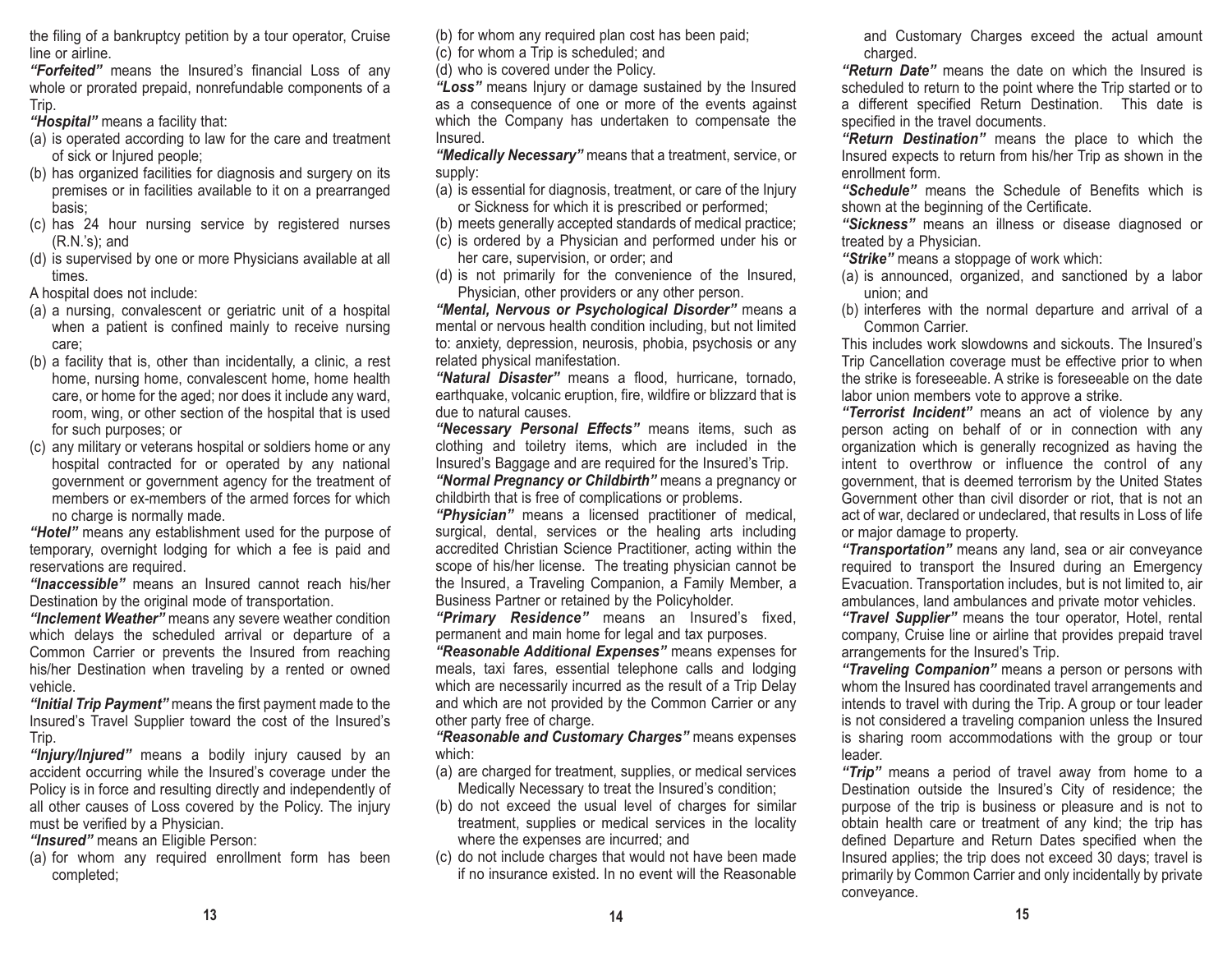*"Trip Cost"* means the dollar amount of Trip payments or deposits paid by the Insured prior the Insured's Trip Departure Date and shown on any required enrollment form which is subject to cancellation penalties or restrictions. Trip cost will also include the cost of any subsequent prepaid payments or deposits paid by the Insured for the same Trip, after enrollment for coverage under this plan provided the Insured amends the enrollment form to add suchsubsequent payments or deposits and pays any required additional plan cost prior to the Insured's Departure Date.

*"Unforeseen"* means not anticipated or expected and occurring after the effective date of coverage.

*"Uninhabitable"* means (1) the building structure itself is unstable and there is a risk of collapse in whole or in part; (2) there is exterior or structural damage allowing elemental intrusion, such as rain, wind, hail or flood; (3) immediate safety hazards have yet to be cleared, such as debris or downed electrical lines; (4) the rental property is without electricity, gas, sewer service or water; or (5) the Destination is Inaccessible.

*"Unused"* means the Insured's financial Loss of any whole, partial or prorated prepaid, nonrefundable components of a Trip that are not depleted or exhausted.

#### **Section IV EXCLUSIONS AND LIMITATIONSGENERAL EXCLUSIONS**

This plan does not cover any loss caused by or resulting from:

- (a) intentionally self-inflicted Injury, suicide, or attempted suicide of the Insured, Family Member, Traveling Companion or Business Partner while sane or insane;
- (b) Normal Pregnancy or Childbirth, other than Unforeseen Complications of Pregnancy, or elective abortion of the Insured, a Traveling Companion or a Family Member;
- (c) participation in professional athletic events, motor sport or motor racing, including training or practice for the same;
- (d) mountaineering where ropes or guides are normally used. The ascent or descent of a mountain requiring the use of specialized equipment, including but not limited to pick-axes, anchors, bolts, crampons, carabineers and lead or top-rope anchoring equipment;
- (e) war or act of war, whether declared or not, participation in a civil disorder, riot or insurrection;
- (f) operating or learning to operate any aircraft, as student, pilot or crew;
- (g) air travel on any air-supported device, other than a regularly scheduled airline or air charter company;
- (h) commission of or attempt to commit a felony by the Insured;
- (i) Mental, Nervous or Psychological Disorder;
- (j) if the Insured's tickets do not contain specific travel dates (open tickets);
- (k) being under the influence of drugs or narcotics, unless administered upon the advice of a Physician or intoxication above the legal limit;
- (l) any loss that occurs at a time when this coverage is not in effect;
- (m)traveling for the purpose of securing medical treatment;
- (n) any Trip taken outside the advice of a Physician;
- (o) **PRE-EXISTING MEDICAL CONDITION EXCLUSION:** The Company will not pay for any loss or expense incurred as the result of an Injury, Sickness or other condition (excluding any condition from which death ensues) of an Insured, Traveling Companion, Business Partner or Family Member which, within the 60 day period immediately preceding and including the Insured's coverage effective date: (a) first manifested itself, worsened, became acute or had symptoms which would have prompted a reasonable person to seek diagnosis, care or treatment; (b) for which care or treatment was given or recommended by a Physician; (c) required taking prescription drugs or medicines, unless the condition for which the drugs or medicines are taken remains controlled without any change in the required prescription drugs or medicines.

#### **PRE-EXISTING MEDICAL CONDITION EXCLUSION WAIVER**

The Company will waive the pre-existing medical condition exclusion if the following conditions are met:

- (1) This plan is purchased with Initial Trip Payment;
- (2) The amount of coverage purchased equals all prepaid nonrefundable payments or deposits applicable to the Trip at the time of purchase and the costs of any subsequent arrangements added to the same Trip are insured with payment or deposit for any subsequent Trip arrangements;
- (3) All Insured's are medically able to travel when this plan cost is paid.

This coverage will be terminated and no benefits will be paid under this Pre-existing Medical Condition Exclusion Waiver coverage if the full costs of all prepaid, nonrefundable Trip arrangements are not insured.

#### *The following exclusions also apply to Trip Cancellation and Trip Interruption:*

Unless otherwise provided by this plan Benefits will not be provided for any loss resulting (in whole or in part) from:

- (a) travel arrangements canceled by an airline, Cruise line or tour operator, except as provided elsewhere in the plan;
- (b) changes in plans by the Insured, a Family Member or Traveling Companion for any reason;
- (c) financial circumstances of the Insured, a Family Member or a Traveling Companion;
- (d) any government regulation or prohibition;
- (e) an event which occurs prior to the Insured's coverage Effective Date;
- (f) failure of any tour operator, Common Carrier, person or agency to provide the bargained-for travel arrangements or to refund money due the Insured;
- (g) traveling for the purpose of securing medical treatment; (h) Financial Default.

### *The following exclusions apply to Baggage/Personal Effects and Baggage Delay:*

Benefits will not be provided for any Loss, or damage to, caused by, or resulting in whole or in part from:

- (a) animals, rodents, insects or vermin;
- (b) bicycles (except when checked with a Common Carrier);
- (c) motor vehicles, aircraft, boats, boat motors, ATV's and other conveyances;
- (d) artificial prosthetic devices, false teeth, any type of eyeglasses, sunglasses, contact lenses or hearing aids;
- (e) keys, notes, securities, accounts, currency, deeds, food stamps, bills, credit cards or other evidences of debt, or tickets;
- (f) money, stamps, stocks and bonds, postal or money orders;
- (g) property shipped as freight, or shipped prior to the Departure Date;
- (h) contraband, illegal transportation or trade;
- (i) items seized by any government, government official or customs official;
- (j) defective materials or craftsmanship;
- (k) normal wear and tear;
- (l) deterioration.

#### *The following exclusions also apply to the Accident Sickness Medical Expense Benefit:*

Unless otherwise provided by this plan Benefits will not be provided for the following:

- (a) routine physical examinations;
- (b) mental health care;
- (c) replacement of hearing aids, eye glasses, contact lenses and sunglasses;
- (d) routine dental care;
- (e) any service provided by the Insured, a Family Member or Traveling Companion;
- (f) alcohol or substance abuse or treatment for the same;
- (g) Experimental or Investigative treatment procedures;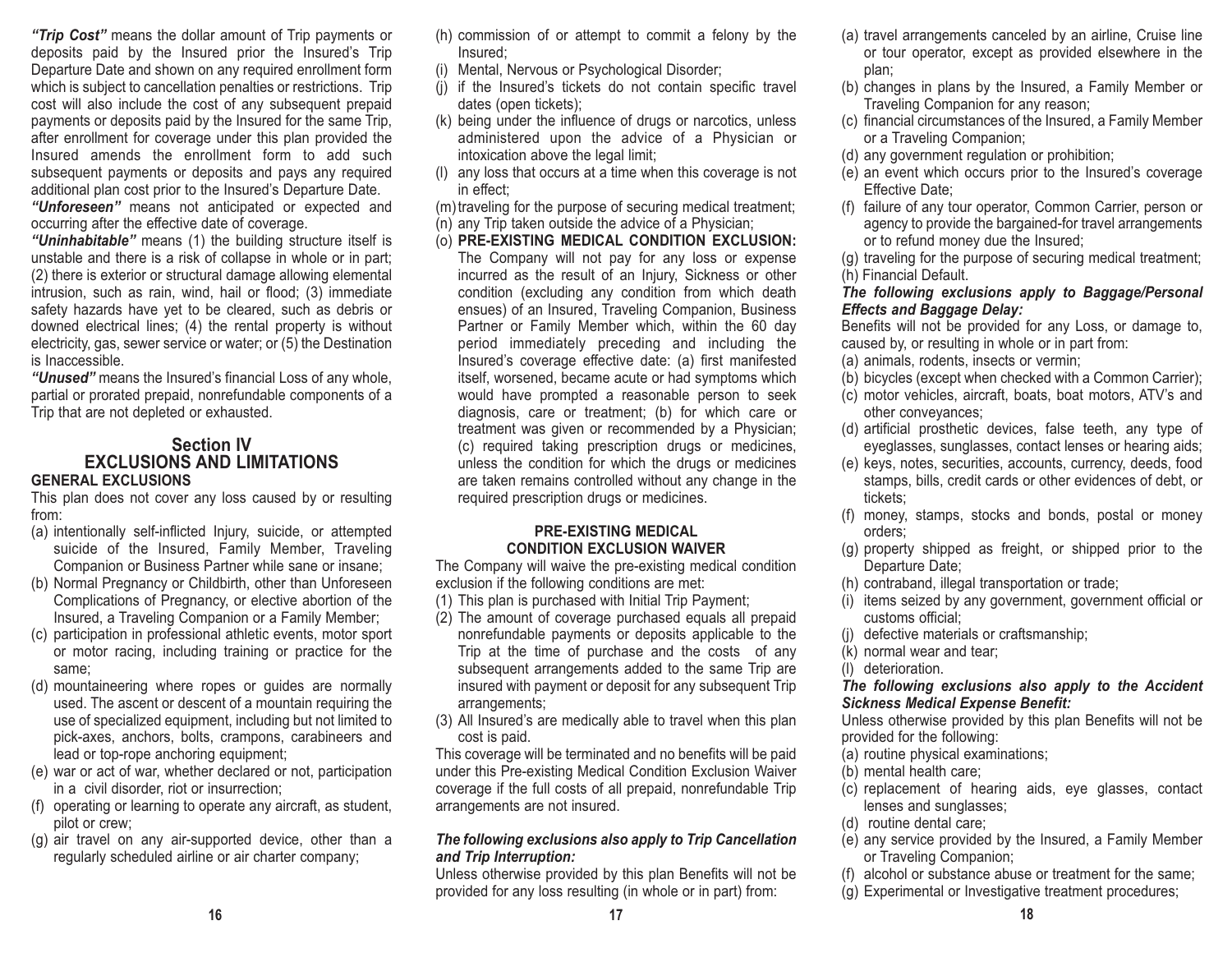- (h) care or treatment which is not Medically Necessary, except for related reconstructive surgery resulting from trauma, infection or disease;
- (i) coverage for Trips less than 100 miles from the Insured's Primary Residence;

(j) traveling for the purpose of securing medical treatment.

#### *The following exclusions also apply to the Emergency Evacuation Benefit:*

Benefits will not be provided for the following:

- (a) coverage for Trips less than 100 miles from the Insured's Primary Residence;
- (b) traveling for the purpose of securing medical treatment.

#### *The following exclusions also apply to Accidental Death and Dismemberment:*

Benefits will not be provided for the following:

- (a) loss caused by or resulting directly or indirectly from Sickness or disease of any kind;
- (b) stroke or cerebrovascular accident or event, cardiovascular accident or event, myocardial infarction or heart attack, coronary thrombosis or aneurysm;
- (c) traveling for the purpose of securing medical treatment.

#### **EXCESS INSURANCE LIMITATION**

The insurance provided by the Policy for all coverages except Trip Cancellation, Trip Interruption and Baggage & Personal Effects shall be in excess of all other valid andcollectible insurance or indemnity. If at the time of the occurrence of any Loss payable under the Policy there is other valid and collectible insurance or indemnity in place, the Company shall be liable only for the excess of the amount of Loss, over the amount of such other insurance or indemnity and applicable deductible.

## **Section VPAYMENT OF CLAIMS**

**Claim Procedures: Notice of Claim:** The Insured must call Travel Guard as soon as reasonably possible, and be prepared to describe the Loss, the name of the company that arranged the Trip (i.e., tour operator, Cruise line, or charter operator), the Trip dates, purchase date and the amount that the Insured paid. Travel Guard will fill in the claim form and forward it to the Insured for his or her reviewand signature. The completed form should be returned to Travel Guard, PO Box 47, Stevens Point, WI 54481 (telephone 1.866.385.4839).

All claims of Tennessee residents will be administered by AIG Claims, Inc.

**Claim Procedures: Proof of Loss:** The claim forms must be sent back to Travel Guard no more than 90 days after a covered Loss occurs or ends, or as soon after that as is reasonably possible. All claims under the Policy must be submitted to Travel Guard no later than one year after the date of Loss or insured occurrence or as soon as reasonably possible. If Travel Guard has not provided claim forms within 15 days after the notice of claim, other proofs of Loss should be sent to Travel Guard by the date claim forms would be due. The proof of Loss should include written proof of the occurrence, type and amount of Loss, the Insured's name, the participating organization name, and policy number. The Insured must return all unused, nonrefundable tickets.

**Payment of Claims: When Paid:** Claims will be paid as soon as Travel Guard receives complete proof of Loss and verification of age.

**Payment of Claims: To Whom Paid:** Benefits are payable to the Insured who applied for coverage and paid any required plan cost. Any benefits payable due to that Insured's death will be paid to the survivors of the first surviving class of those that follow:

- (a) the beneficiary named by that Insured and on file with Travel Guard
- (b) to his/her spouse, if living. If no living spouse, then
- (c) in equal shares to his/her living children. If there are none, then
- (d) in equal shares to his/her living parents. If there are none, then
- (e) in equal shares to his/her living brothers and sisters. If there are none, then
- (f) to the Insured's estate.

If a benefit is payable to a minor or other person who is incapable of giving a valid release, the Company may pay up to \$1,000 to a relative by blood or connection by marriage who has assumed care or custody of the minor or responsibility for the incompetent person's affairs. Any payment the Company makes in good faith fully discharges the Company to the extent of that payment.

Accident Sickness Medical Expense and Emergency Evacuation benefits may be payable directly to the provider. However, the provider: (a) must comply with the statutory provision for direct payment; and (b) must not have been paid from any other sources.

**Trip Cancellation and Trip Interruption Proof of Loss:** The Insured must provide Travel Guard documentation of the cancellation or interruption and proof of the expenses incurred. The Insured must provide proof of payment for the Trip such as canceled check or credit card statements, proof of refunds received, copies of applicable tour operator or Common Carrier cancellation policies, and any other information reasonably required to prove the Loss. Claims involving Loss due to Sickness, Injury, or death require signed patient (or next of kin) authorization to release medical information and an attending Physician's statement. The Insured must provide Travel Guard with all unused air, rail, cruise or other tickets if he/she is claiming the value of those unused tickets.

**Trip Delay Proof of Loss:** The Insured must provide Travel Guard documentation of the delay from the airline, Cruise line, etc., as to the reason for the delay and proof of the expenses incurred. The Insured must provide Travel Guard with all original receipts, copies of receipts or a list of the expenses incurred that gives the amount paid, what the payment was for, and the date of the payment. Claims involving Loss due to Sickness, Injury or death require signed patient (or next of kin) authorization to release medical information and an attending Physician's statement. **Baggage and Personal Effects Proof of Loss:** The Insured must: (a) report theft Losses to police or other local authorities as soon as possible; (b) take reasonable steps to protect his/her Baggage from further damage and make necessary and reasonable temporary repairs; (The Company will reimburse the Insured for those expenses. The Company will not pay for further damage if the Insured fails to protect his/her Baggage); (c) allow the Company to examine the damaged Baggage and/or the Company may require the damaged item to be sent in the event of payment; (d) send sworn proof of Loss as soon as possible from date of Loss, providing amount of Loss, date, time, and cause of Loss, and a complete list of damaged or lost items; and (e) in the event of theft or unauthorized use of the Insured's credit cards, the Insured must notify the credit card company immediately to prevent further unlawful activity.

**Baggage Delay Proof of Loss:** The Insured must provide documentation of the delay or misdirection of Baggage by the Common Carrier and receipts for the Necessary Personal Effects purchases.

#### **The following provisions apply to Baggage/Personal Effects and Baggage Delay:**

**Notice of Loss.** If the Insured's property covered under the Policy is lost or damaged, the Insured must:

- (a) notify Travel Guard as soon as possible;
- (b) take immediate steps to protect, save and/or recover the covered property;
- (c) give immediate notice to the carrier or bailee who is or may be liable for the Loss or damage;
- (d) notify the police or other authority in the case of robbery or theft within 24 hours.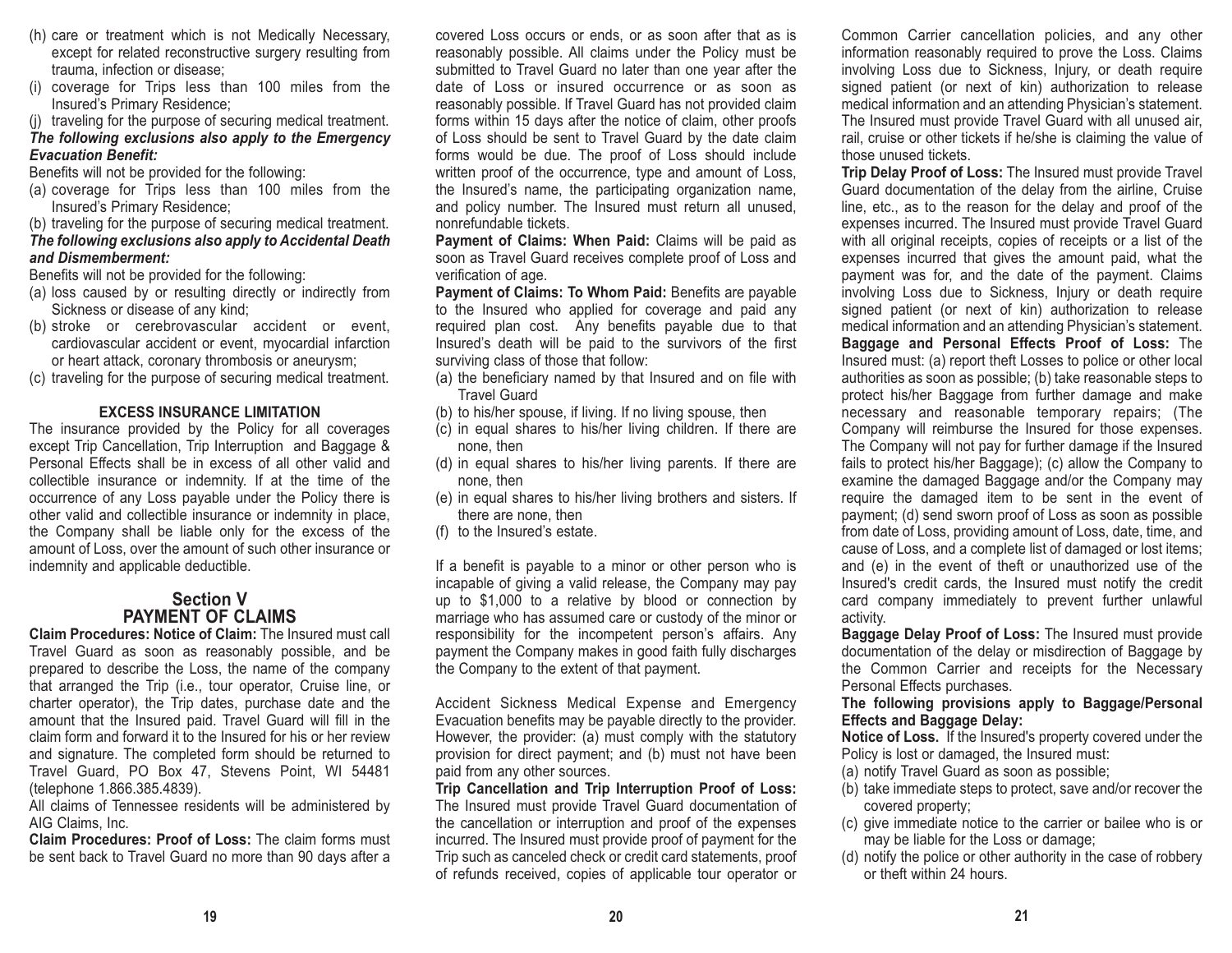**Proof of Loss.** The Insured must furnish Travel Guard with proof of Loss. Proof of Loss includes police or other local authority reports or documentation from the appropriate party responsible for the Loss. It must be filed within 90 days from the date of Loss. Failure to comply with these conditions shall not invalidate any claims under the Policy. **Settlement of Loss.** Claims for damage and/or destruction shall be paid immediately after proof of the damage and/or destruction is presented to Travel Guard. Claims for lost property will be paid after the lapse of a reasonable time if the property has not been recovered. The Insured must

present acceptable proof of Loss and the value. **Valuation.** The Company will not pay more than the Actual Cash Value of the property at the time of Loss. At no time

will payment exceed what it would cost to repair or replace the property with material of like kind and quality.

**Disagreement Over Size of Loss.** If there is a disagreement about the amount of the Loss, either the Insured or the Company can make a written demand for an appraisal. After the demand, the Insured and the Company each select their own competent appraiser. After examining the facts, each of the two appraisers will give an opinion on the amount of the Loss. If they do not agree, they will select an arbitrator. Any figure agreed to by 2 of the 3 (the appraisers and the arbitrator) will be binding. The appraiser selected by the Insured is paid by the Insured. The Company will pay the appraiser it chooses. The Insured will share with the Company the cost for the arbitrator and the appraisal process.

**Benefit to Bailee.** This insurance will in no way inure directly or indirectly to the benefit of any carrier or other bailee.

**Accident Sickness Medical Expense, Emergency Evacuation & Repatriation of Remains and Accidental Death and Dismemberment Proof of Loss:** The Insuredmust provide Travel Guard with: (a) all medical bills and reports for medical expenses claimed; and (b) a signed patient authorization to release medical information to Travel Guard.

#### **The following provision applies to Trip Cancellation, Trip Interruption, Accident Sickness Medical Expense, Baggage Delay, Baggage and Personal Effects, Emergency Evacuation & Repatriation of Remains:**

**Subrogation** - To the extent the Company pays for a Loss suffered by an Insured, the Company will take over the rights and remedies the Insured had relating to the Loss. This is known as subrogation. The Insured must help the Company preserve its rights against those responsible for its Loss. This may involve signing any papers and taking any other steps the Company may reasonably require. If the Company takes over an Insured's rights, the Insured must sign an appropriate subrogation form supplied by the Company.

As a condition to receiving the applicable benefits listed above, as they pertain to this Subrogation provision, the Insured agrees, except as may be limited or prohibited by applicable law, to reimburse the Company for any such benefits paid to or on behalf of the Insured, if such benefits are recovered, in any form, from any Third Party or Coverage.

The Company will not pay or be responsible, without its written consent, for any fees or costs associated with the pursuit of a claim, cause of action or right by or on behalf of an Insured or such other person against any Third Party or Coverage.

**Coverage** - as used in this Subrogation section, means no fault motorist coverage, uninsured motorist coverage, underinsured motorist coverage, or any other fund or insurance policy (except coverage provided under the Policy to which this Certificate of Insurance is attached) and any fund or insurance policy providing the Policyholder with coverage for any claims, causes of action or rights the Insured may have against the Policyholder.

**Third Party** - as used in this Subrogation section, means any person, corporation or other entity (except the Insured, the Policyholder and the Company).

## **Section VIGENERAL PROVISIONS**

**Acts of Agents.** No agent or any person or entity has authority to accept service of the required proof of loss or demand arbitration on the Company's behalf nor to alter, modify or waive any of the provisions of the Policy.

**Company's Recovery Rights.** In the event of a payment under the Policy, the Company is entitled to all rights of recovery that the Insured, or the person to whom payment was made, has against another. The Insured must sign and deliver to the Company any legal papers relating to that recovery, do whatever is necessary to help the Company exercise those rights, and do nothing after the loss to harm the Company's rights. When an Insured has been paid benefits under the Policy but also recovers from another policy, the amount recovered from the other policy shall be held in trust for the Company by the Insured and reimbursed to the Company the extent of the Company's payment.

**Physical Examination and Autopsy.** The Company at its own expense has the right and opportunity to examine the person of any Insured whose Loss is the basis of claim under the Policy when and as often as it may reasonably require during the pendency of the claim and to perform an autopsy in case of death where it is not forbidden by law.

**Beneficiary Designation and Change.** The Insured's beneficiaries are the persons designated by the Insured and on file with Travel Guard or the beneficiaries as shown in thePayment of Claim: To Whom Paid provision.

An Insured over the age of majority and legally competent may change his or her beneficiary designation at any time, without the consent of the designated beneficiaries, unless an irrevocable designation has been made, by providing Travel Guard with a written request for change. When the request is received, whether the Insured is then living or not, the change of beneficiary will relate back to and take effect as of the date of execution of the written request, but without prejudice to the Company on account of any payment made by it prior to receipt of the request.

**Assignment.** An Insured may not assign any of his or her rights, privileges or benefits under the Policy.

**Misstatement of Age.** If the age of the Insured has been misstated, all amounts payable under this Certificate shall be such as the premium paid would have purchased at the correct age.

**Legal Actions.** No action at law or in equity may be brought to recover on the Policy prior to the expiration of 60 days after written proof of Loss has been furnished in accordance with the requirements of the Policy. No such action may be brought after the expiration of 3 years after the time written proof of loss is required to be furnished.

**Arbitration.** Notwithstanding anything in this coverage to the contrary, any claim arising out of or relating to this contract, or its breach, may be settled by arbitration, if mutually acceptable administered by the American Arbitration Association in accordance with its Commercial rules except to the extent provided otherwise in this clause. Judgment upon the award rendered in such arbitration may be entered in any court having jurisdiction thereof. All fees and expenses of the arbitration shall be borne by the parties equally. However, each party will bear the expense of its own counsel, experts, witnesses, and preparation and presentation of proofs. The arbitrators are precluded from awarding punitive, treble or exemplary damages, however so denominated. If more than one Insured is involved in thesame dispute arising out of the same Policy and relating to the same Loss or claim, all such Insureds will constitute and act as one party for the purposes of the arbitration. Nothing in this clause will be construed to impair the rights of the Insureds to assert several, rather than joint, claims or defenses.

Such arbitration will be voluntary, will be by mutual consent by all parties, and may be binding upon all-parties or nonbinding on the insured. To start arbitration, either the Insured or the Company must make a written demand to the